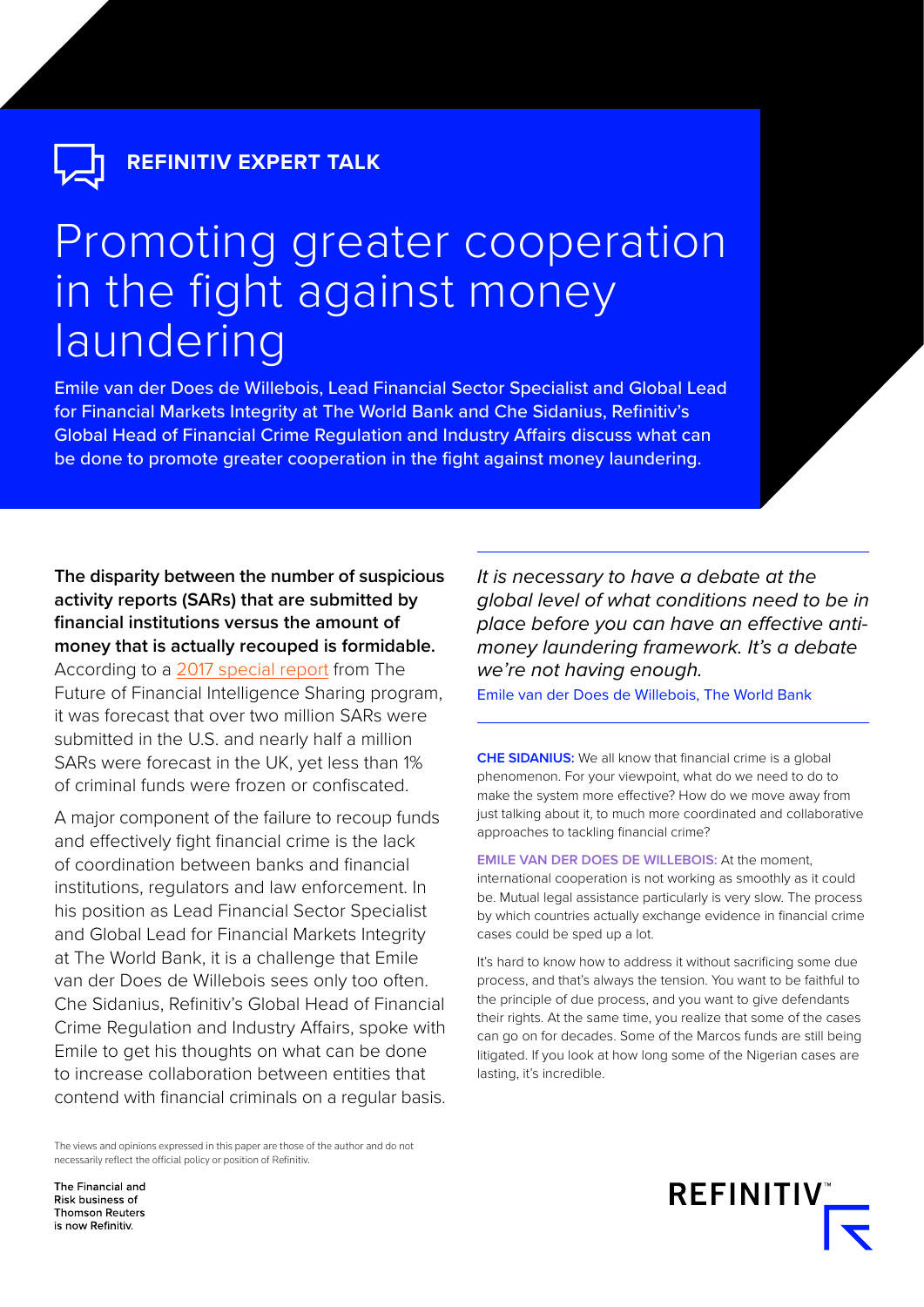At The World Bank, we have an initiative called [Stolen Asset](https://star.worldbank.org/)  [Recovery \(StAR\),](https://star.worldbank.org/) jointly with the United Nations Office on Drugs and Crime, and what we do is try and facilitate international cooperation between jurisdictions. Our mission is really to help countries that have been the victims of corruption recoup the proceeds back from financial centers; we help establish relationships and bring them together through what we call "quiet diplomacy." We find that a very useful role for us to play, and we wish we were bigger and had more staff because we see how much there is to do and how many countries lack prior experience in knowing who to call at financial centers when there is an issue.

In the context of that work, we set up what we call case meetings. Let's say you have a big scandal or corruption case in a country involving different other financial centers. We try and bring those different financial centers together to the jurisdiction concerned and then set up a multiday session where we might discuss international mutual legal assistance and facilitate case dialogue. For example, we hosted the G[lobal Forum on Asset](https://star.worldbank.org/about-us/global-forum-asset-recovery-gfar)  [Recovery](https://star.worldbank.org/about-us/global-forum-asset-recovery-gfar) last December in Washington where we had four focus countries (Ukraine, Sri Lanka, Tunisia and Nigeria) discuss their ongoing corruption cases and their efforts to recoup funds from a host of other jurisdictions. Over the course of that forum, we organized over 100 multilateral and bilateral meetings between those four countries and international financial centers.

Just in the last year we've seen new networks of asset recovery started in the Caribbean and Central Asia, as well as the growth of ongoing larger networks like the Caribbean Asset Recovery Interagency Network and others. More and more is being done.

**SIDANIUS:** One of the things that we're seeing is a shift in recognition that the current anti-money laundering regime is really not working. We see in some jurisdictions (for instance, in the US according to a U.N. report) that the growth of illicit proceeds is increasing exponentially. From your perspective, what trends are you seeing in illicit banking sector abuse and in particular trends that politically exposed persons (PEPs) are using? Is there anything you can share in terms of your experience?

**VAN DER DOES DE WILLEBOIS:** If you see how much illicit money flows annually in the financial system (by the smallest estimate it's in the \$20 billion range, but many estimate that it's much, much more than that) and see that only a fraction of a fraction of that amount is being recouped, you have to wonder if criminals are truly concerned about being caught. Yes, there are some big investigations going on as we speak, but the overwhelming range of criminal activities leave one to conclude that the vast majority of financial criminals are getting away scot-free.

Within the [Financial Action Task Force](http://www.fatf-gafi.org/about/) (FATF, the standard setter on anti-money laundering) and other international dialogues on this topic, we have debates on whether or not, as law enforcement changes its tactics, bad actors change their tactics, too. I think to some degree it's true that illicit actors change their behavior in accordance to what law enforcement is using. When you look at some of the big scandals involving the use of shell companies, investments in real estate and planes and luxury goods, etc., I think it's emblematic of how corrupt officials are still operating now in much the same way as how they have been operating for many years. I'm not sure that we see much of a change or that they're constantly changing their ways. And considering how little is being confiscated and the relative

#### impunity, why would they change tactic?

One caveat is around virtual currencies and anonymous transfer of value. The jury seems to be very much out on that. We have certain jurisdictions that say, "If we look at these deals being done in drugs or in weapons, so much is now using virtual currency that makes it harder to trace. We have to clamp down on the virtual currency exchanges to be able to get relevant information." Whereas you have others who say, "Well, yes we see a bit of it, but it tends to be fairly marginal and the vast majority are still just going through the banking system as before and using big bank accounts and big investments like they did 1 0 to 20 years ago."

I could imagine that there is a lot that we're not seeing yet simply because the expertise hasn't been built on the law enforcement side to be able to track that adequately. The few law enforcement officials who are doing that are saying, "The reason we're not finding more of it is because we're not equipped to look for it, but there would be more." I can't assert either side of that, but I do have a question as to whether there isn't much more going through virtual currencies than we know.

**SIDANIUS:** Turning our attention to your experience on some of the good practices that you see in banks and corporates: What do you see to be effective in the use of technology or other practices that goes a long way towards tackling financial crime?

### **VAN DER DOES DE WILLEBOIS:** The [Joint Money Laundering](http://www.nationalcrimeagency.gov.uk/about-us/what-we-do/economic-crime/joint-money-laundering-intelligence-taskforce-jmlit)

[Intelligence Taskforce](http://www.nationalcrimeagency.gov.uk/about-us/what-we-do/economic-crime/joint-money-laundering-intelligence-taskforce-jmlit) (JMLIT) that the British have put in place is effective, and I think you'll see many more countries follow suit. That is something you can do in countries that have a great rule of law tradition, where we know that due process will be followed.

I think having those types of task forces is a great idea. Of course, it is open to abuse. I'm not advocating the opening of all the bank account registers to autocratic states that would use that as a means to target undesirable political opponents. It's something you need to be very careful of, and I think it's a debate that we should be having at the global level on antimoney laundering and terror financing.

When we do an evaluation according to the FATF standards, we look at very technical high-level details. We should also be a bit more cognizant about what the conditions are under such a system, which is ultimately a system that provides the government with a lot more financial information on its citizens. It's a good thing if you're targeting organized financial crime, but you need to have conditions in place to make sure that it's not abused. I think in some cases, certain parts of the anti-money laundering framework are being abused very badly.

For instance, look at [FATF's Recommendation 8 on nonprofit](http://www.fatf-gafi.org/publications/fatfrecommendations/documents/bpp-combating-abuse-npo.html)  [organizations.](http://www.fatf-gafi.org/publications/fatfrecommendations/documents/bpp-combating-abuse-npo.html) There is this idea that nonprofit organizations are especially vulnerable to terrorist financing, and therefore governments should get a lot more information on these organizations. Under certain circumstances it is true, and we have seen the fly-by-night operations that claim to be gathering funds for Syrian orphans and widows, but in fact are sponsoring the next attack. You need to be on your guard, but that doesn't mean you can subject the whole nonprofit sector to the measures that some countries are using – ostensibly saying that they just want to comply with the global anti-money laundering framework, whereas in fact what they're doing is cracking down on civil society and using these rules to do that.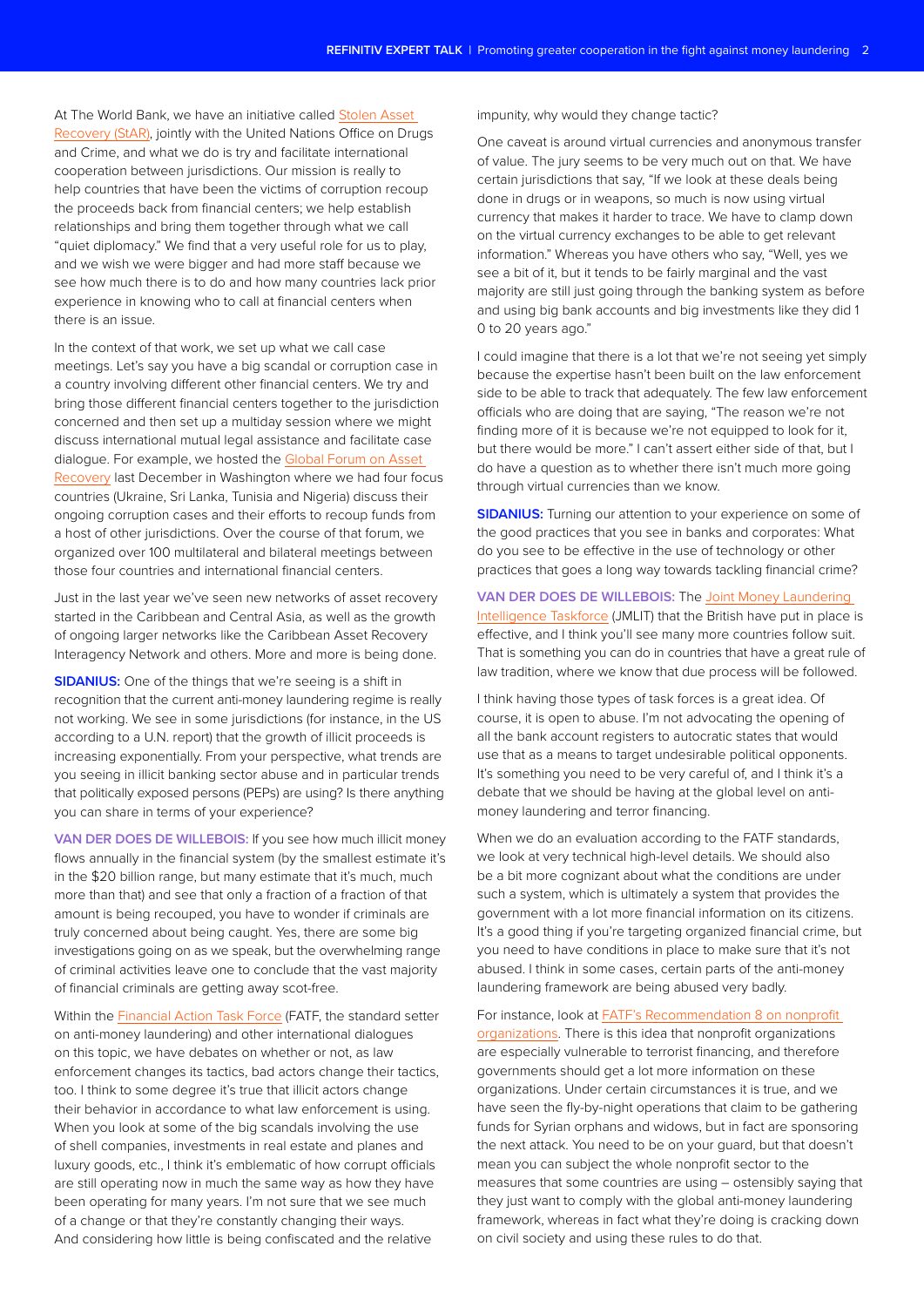It is necessary to have a debate at the global level of what conditions need to be in place before you can have an effective anti-money laundering framework. It's a debate we're not having enough. The previous round of evaluations by FATF were more focused on technical compliance and getting the laws on the books. Now the idea is on really looking at effectiveness and asking questions such as, "How much money are you confiscating? How many people are you locking up? Do you see a change in behavior when it comes to crime? Do you see crime going down? Are you being effective?"

We wanted to have that debate. That was the idea behind the methodology. However, I'm not sure we've really succeeded in that. We've very quickly gone back to having a discussion about technical details and what the letter of the law really means, which is a discussion we're all comfortable with because we've been having it for 15 years.

But having the bigger discussion about what such and such country is really achieving on this front is something we haven't become very good at yet. I think FATF's attempt to do it was right, and I think the tools are there if you look at the methodology for evaluation, but it's not yet being applied properly. We're going back to these monstrous reports of 200-300 pages which, quite frankly, I don't think anyone ever reads.

By the end of the last run, we were at 500 or 600 pages for some countries, and that's just absurd. The whole idea was that we were going to condense it and have less technical discussion, and instead have more of a discussion on the fundamentals, asking the question, "What is this system really achieving?" We're not having that debate, and that's a shame.

I think that, provided the conditions are there, closer cooperation between financial institutions and law enforcement is something that is certainly yielding results. There are joint task force initiatives within [Eurojust](http://www.eurojust.europa.eu/Pages/home.aspx) and [Europol](https://www.europol.europa.eu/) to facilitate flows of information which are great and seem to be increasing needed dialogue. I think also in the context of practitioner networks such as the Camden Asset Recovery Inter-agency Network (CARIN) and similar regional networks and also within the Egmont Group (worldwide organization of FIUs), the number of operationally focused initiatives is growing, and that's a good thing.

**SIDANIUS:** Do you think that there is something in the regulatory or legal framework that needs to be addressed, or are there other anti-bribe or anti-corruption laws that you think need to be furthered or strengthened to make the system more effective as far as tackling criminal activities?

**VAN DER DOES DE WILLEBOIS:** One of the aspects that FATF evaluations consistently show as an area where countries are underperforming has to do with the non-financials, the so-called Designated Non-Financial Businesses and Professions (DNFBPs).

Don't get me wrong, I still think there is a lot to be done on the banking side and on the financial institutions side. I've every reason to believe that they're taking it much more seriously than they were previously; if you just look at the growth of compliance and certainly in most tier-one banks, it's extraordinary how that has translated into a 200-300% increase in staff over the last couple of years. I'm not sure that that means, however, that the flows through those banks are necessarily being stemmed. The whole discussion of what is going through correspondent banking channels and what the liability is for a correspondent

bank for money that goes through its system is a fascinating one, and I don't think we've solved that yet. I do think that if you talk about compliance and what banks are doing, they certainly have upped their game. They've upped their game in North America and in Europe, but I think they've also upped their game globally.

The DNFBPs (particularly lawyers, accountants and tax advisers) however, who, according to anti-money laundering provisions. should be obliged to conduct due diligence and file suspicious transaction reports, are clearly not coming on board to the same degree. In some countries in Europe you see a bit of an improvement in that. Here in my own jurisdiction in the Netherlands, you do see that real estate agents and notaries, who are by law involved in any transfer of real estate, are increasing their suspicious transaction reports. It's very useful information if you talk to the people dealing with that. But globally (particularly the lawyers), the DNFBPs are not being subjected to anti-money laundering obligations to the same extent.

I think there is a whole area of service providers that handle illicit proceeds (such as lawyers and tax advisers) who can be useful sources of information for anti-money laundering purposes that we're not tapping. These are people who either perform in an advisory role to illicit actors or who handle the actual investment of illicit funds (such as real estate agents involved in real estate purchases). That's something that we should be paying more attention to.

At the moment we're working on a publication on using insolvency procedures to go after bad actors and recover illicit funds. We have already published a book called ["Public Wrongs,](https://star.worldbank.org/publication/public-wrongs-private-actions)  [Private Actions](https://star.worldbank.org/publication/public-wrongs-private-actions)" which focuses on using civil remedies to go after illicit actors. In using that, you can target not just the principals in a big corruption case (the ex-presidents or the ministers), but also those with much deeper pockets – for instance, the banks that have facilitated the flow of funds or the lawyers or other advisers who have played an accessory role in the process. Looking at other ways of going after bad actors is useful and is a discussion we're having now.

Another recent development that we've seen in France and in Spain, for instance is with civil society organizations (CSOs) holding others accountable. In France, you had two CSOs – Transparency International and Sherpa – taking the leaders of several Central African nations to court. As organizations whose statutory aims are to fight corruption, they were found to have standing, and that is a great leap forward. The mere fact of an allegation of corruption gives an organization whose statutory aim is fighting corruption, the right to take alleged perpetrators to court. You do not need to show a direct (monetary) interest. The court ruled that the CSOs had standing and could take action to hold these people accountable.

I think situations like that have considerably enlarged the scope of the playing field, due to the number of people who can take action in response to a country perpetrating large-scale corruption and investing that in the West. I think that's very helpful. It's very much the beginning. We don't know whether the same would hold in common law countries (for instance in the UK or the U.S.), but if other parts of the world can follow suit, that would be something I'd see as very helpful.